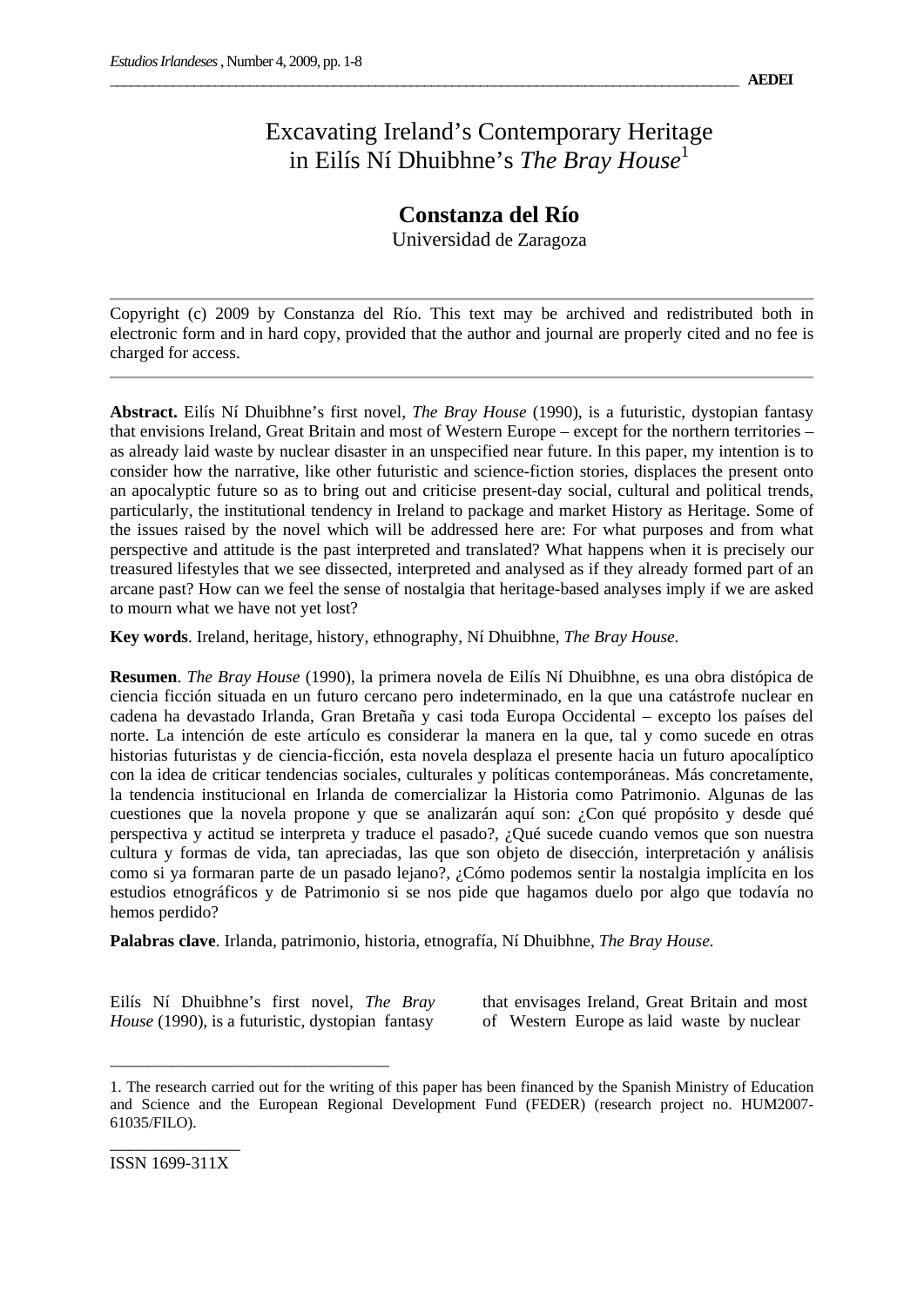disaster sometime in the first decade of the twenty-first century.<sup>2</sup> Drawing on the traditionally male genre of the adventure story centred on a voyage of exploration and discovery, this novel reverses gender roles and makes a woman, the Swedish archaeologist Robin Lagerlof, both leader of the expedition and internal narrator. In the form of a log, the novel relates Robin and her team's trip over to Ireland across the North Sea on board *The Saint Patrick*: a trip they undertake two years after a massive explosion at a nuclear plant in Ballylumford, Northern Ireland, had provoked a speedy chain reaction that wiped out half of Western Europe. The group's objective is to carry out a rough survey and "estimate the extent of the damage from an archaeological point of view" (Ní Dhuibhne 1990: 117).<sup>3</sup> While expecting to dig up little more than "the debris of the Irish way of life" (70), under a mound Robin uncovers a Victorian terraced house, its façade intact and its interior miraculously free from dust and rubble, the Bray House of the title. Convinced as she is that her thorough investigation of this dwelling will provide invaluable materials for a micro-study of the, by now extinct, Irish way of life, and that her planned "Ireland Exhibition", to be held upon return, will afford

\_\_\_\_\_\_\_\_\_\_\_\_\_\_\_\_\_\_\_

her universal acclaim and recognition from her peers, Robin decides to carry out a full-scale excavation of the building.

Four chapters of the novel are devoted to Robin's meticulous report on the excavation and analysis of her findings. As Derek Hand contends, "Robin's report takes up the central position in the novel, acting as the fulcrum round which the rest of the narrative turns" (2000: 105). Written under the pretence of scientific neutrality, this report is meant to embody Robin's undisputable mastery of her object of study. Her log, in contrast, betrays her as a self-conscious, extremely subjective and manipulative narrator. Her colloquial style and conniving asides are uttered with an eye on her potential reader, whom she wants to seduce and win to her side, as in the following passage:

The arrangement was, then, that Jenny and Karen should always work together, and that Karl and I would share the alternative stint. And this order would have continued for the duration of the voyage, had not Jenny, who occasionally gave proof of being less innocent than was customarily apparent, manipulated a change at a certain stage in the journey, and rescued Karl from my dangerous clutches (as she no doubt would have put it herself) (15-16).

As can be seen, Robin's log centres mostly on her constant skirmishes with her three subordinates – Karen, Jenny and Karl –, who all challenge her authority and resist her scheming and abusive tactics. Interspersed with her account of these incidents, comes information – always filtered through Robin's prejudiced mind – about the other characters' pasts, and, most importantly, Robin's memories of her own life: a life originally marked by abandonment and betrayal on the part of those adults she loved and trusted most, and then dedicated to the pursuit of her own interests and ambitions – at the cost, it should be added, of those who loved and trusted her.

Like most futuristic and science fiction stories, the narrative does not so much address the future as its contemporary times: that is, it displaces the present onto an apocalyptic future so as to bring out and criticise present-day social, cultural and political trends. In Derek Hand's words: "Ní Dhuibhne uses the elaborate device of a future expedition to Ireland as a means of contrasting an imagined future with the realities of the present moment,

<sup>2.</sup> The novel's evident concerns with contemporary environmental abuses and with the risks implied in the pressure placed upon non-renewable natural and energetic resources have favoured critical approaches from the perspective of eco-criticism. On the other hand, its reversal of gender roles and generic conventions of popular narratives – the adventure novel, science fiction, utopian fantasies – have led other critics to consider it an example of feminist fiction. Carol Morris (1996) has analysed the novel's indebtedness to the critical utopian novel and has seen is as belonging "to that innovative region of contemporary international fiction called feminist genre fiction" (128). Christine St. Peter (2000) refers to *The Bray House* as "one of the most imaginative explorations in Irish fiction of the artificiality of gender construction" (156). For St. Peter, the protagonist of the novel "exhibits a hyper-masculinized gender within a female body, a complicated layering that reveals how unnatural and damaging hierarchical gender is, and how necessary to the maintenance of unequal power relations between, and within, the sexes" (156).

<sup>3.</sup> Further references to the novel will be to the 1990 Attic Press edition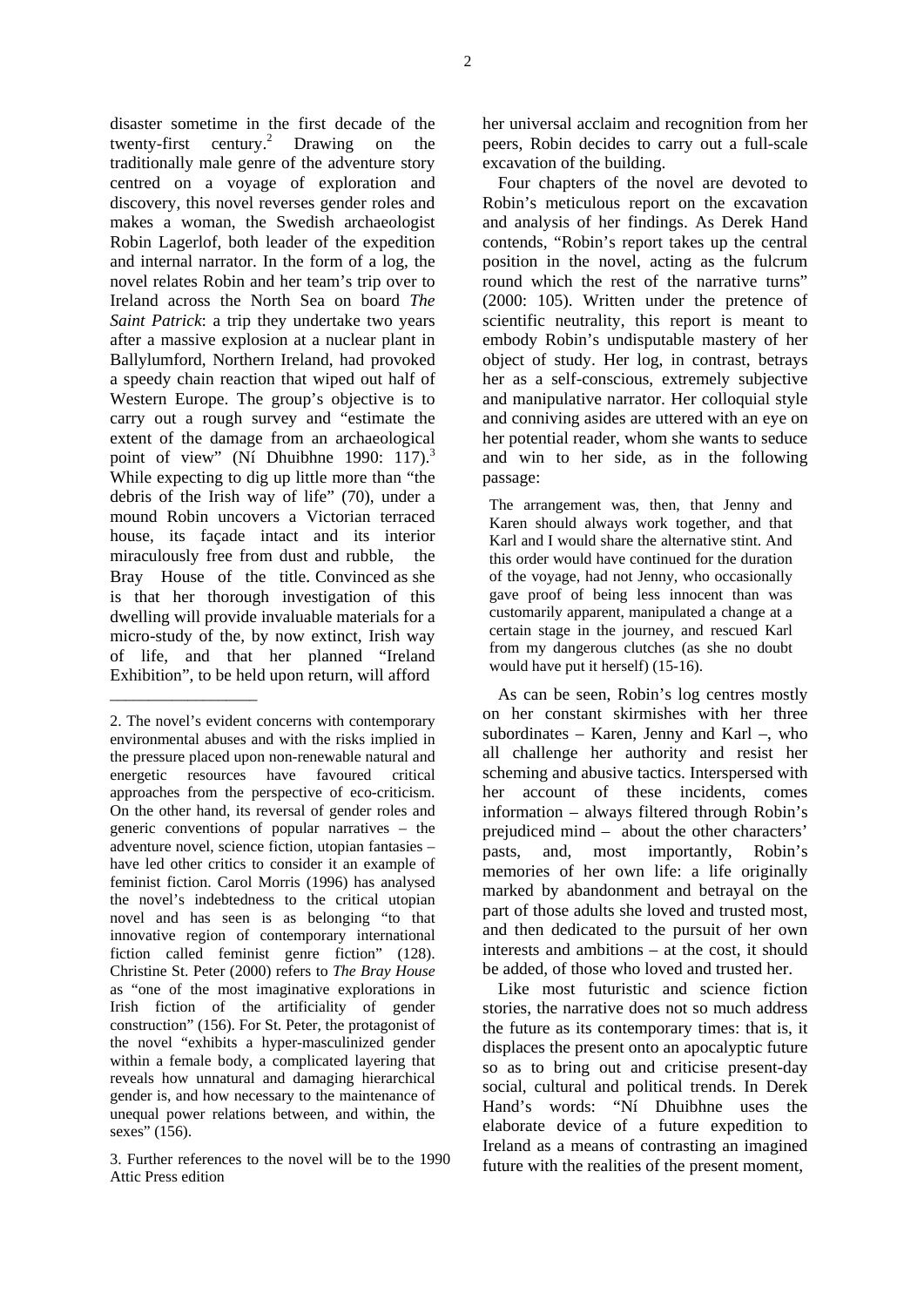allowing the present to be considered as if it were the past: beyond the demands of being faithful to immediate lived experience in order that it may be observed with more objectivity" (2000: 106). In fact, the early  $21<sup>st</sup>$ -century-Ireland of the novel can easily be recognised as the Ireland of the 1980s, a decade when the country underwent a backlash against the modernising policies started in the 1960s (Gibbons 1996: 83; Ferriter 2005: 623-759). Hence the references in the novel to an economically depressed country, still drained by emigration, where unemployment, juvenile delinquency and political corruption are rampant and the Northern conflict is at its height: "a country of poverty, violence and ignorance" (167), in Robin's opinion. Some of the documents Robin finds in the Bray House are newspaper pieces illustrating the disastrous economic, social and environmental situation of Ireland just before the catastrophe. There are references to widespread poverty and to the Combat Poverty Association; the failure of the Welfare system; continuing emigration; environmental pollution, food contamination, high radiation levels and animal plagues. Historically, unemployment and poverty became serious concerns in the 80s, when the Combat Poverty Agency, established in 1986, estimated that one third of the population were living in poverty (Ferriter 2005: 670). On the other hand, there were in this decade several pollution scandals in Ireland, particularly in rural areas – pig slurry and agricultural waste and illegal dumping –, together with popular protest and outrage at the Sellafield nuclear reprocessing plant pumping radioactive waste into the Irish Sea  $(731-732)$ .<sup>4</sup>

\_\_\_\_\_\_\_\_\_\_\_\_\_\_\_\_\_\_\_\_\_\_\_\_

According to Gerry Smyth (1997: 168), *The Bray House* addresses a 1990s readership, who is invited to evaluate its own perceptions of Ireland as against Robin's descriptions. Although a plausible argument, the novel also articulates several theoretical and critical concerns that are still pertinent today: questions related to the discursive construction of gender and national identities, to the Foucauldian power/knowledge problematic and Gramsci's concept of hegemony, to trauma studies and eco-criticism. In addition, the text also participates in the contemporary critical re-evaluation of space (Smyth 2001: 1-23; Ryan 2002: 16-31), and brings to the fore the legitimacy of certain Heritage practices based on the social sciences of anthropology and ethnology – interpretative centres, and ethnographic exhibitions and museums – which have become tremendously popular in the last decades, both as tourist attractions and as objects of academic study. It is this last aspect, the implications of ethnology and Heritage as encoded in the novel that I now propose to address in some detail.

In his work *Theatres of Memory* (1994), Raphael Samuel defines Heritage as "the practice of the art of memory" (vii), a practice that balances the shortcomings of conventional historiography by taking "as the object of its inquiry 'ordinary' people and 'everyday' life" (16). Samuel argues that Heritage democratises and expands historical culture, extending the work of investigation and retrieval into spheres and objects once thought unworthy of notice (25). For Samuel, heritage practices have greatly contributed to modernising and updating the idea of what constitutes the historical by broadening its social base (210) and providing a pluralist view of the national past (281). But Heritage has its detractors too, the main charges being its commodification of history and culture for tourist consumption, its spurious pursuit of authenticity (Smyth 2001: 31-40), its replacement of history by spectacle, hyperreality and simulation, its implication in power relations (Smyth 2001: 26) and, linked to this, its domestication of "otherness" and of

\_\_\_\_\_\_\_\_\_\_\_\_\_\_\_\_

<sup>4.</sup> Retrospectively and with the benefit of historical hindsight, one of the documents found in the house that may call the reader's attention is a news-piece from *The Irish Eagle* informing of a recruiting campaign launched by the army of the Republic of Iran in order to attract Irish immigrants. This is accompanied by institutional commentaries on the fruitful and long business relationships with Iran – beef exportation – and the categorical (and ironic) statement that "Arabic is now taught in most schools, having almost completely ousted Irish as a Leaving Certificate subject" (150). In this respect, historian Diarmaid Ferriter refers to the Goodman beef companies scandal and their corrupt beef trade with Iraq along the 80s (2005: 678-679). The two

Gulf Wars and S/11 no doubt have changed the reader's decoding of such fictional and historical events.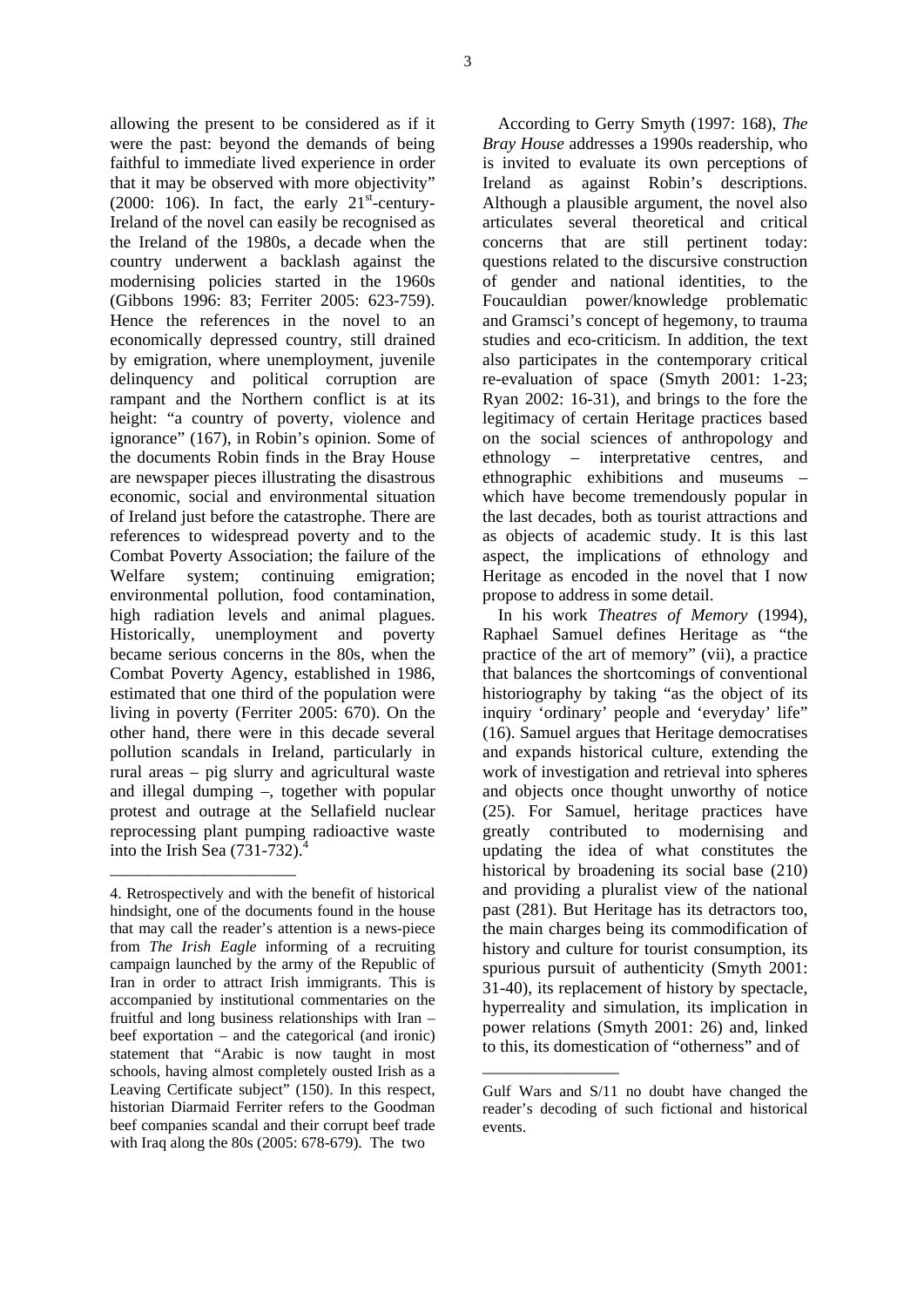the past (Hewison 1991: 175; Samuel 1994: 259).

The highly selective narratives offered by heritage practices, according to these critical voices, tend to stabilise the past (Kiberd 2005: 221), transforming it into a unified and closed story (Hewison 1991: 175; Samuel 1994: 243; Bell 1998: 229). But, maybe, this need not always be so.

For a start, it can be argued that conventional historiography can be as selective of and as biased in relation to the past as heritage practices. Next comes the question of the different uses and representations of tradition. As Robert Welch (1993: x-xi) has argued, although tradition can serve to fix the past and freeze it, so that its present impact blocks future progress, it can also become an element of renovation if translated and approached in complete openness. If, following Foucault, we believe that "History becomes 'effective' to the degree that it introduces discontinuity into our very being" (in Kearney 1985: 31), the question at hand is: is there some way in which Heritage can remain true to the open-ended, contradictory and hybrid nature of a nation's history and culture?

By way of speculation, exhibitions and museums may be conjectured as heterotopias, as spaces either of illusion or otherness where incommensurable objects belonging to different orders are jumbled together, making it impossible to unify them in a single narrative. In this way, their discontinuity and incoherence would undermine any pretence of a common sense of inheritance embodied by the exhibited objects. Likewise, attention would be called to the always-arbitrary selections and arrangements of history. From a different perspective, Declan Kiberd has imagined the "ideal museum" as one "which could make its exclusions, both deliberate and regretted, part of its own explanatory narrative and which could disrupt previous narrative accounts, asking people to take sides as a new order displaces older ones" (2005: 233). He also suggests the possibility of some kind of federal national museum which would include all possible histories, a project which in Ireland "would embrace children's, labour and women's museums, as well as those of a nationalist and unionist disposition" (234). Additionally, Desmond Bell (1998: 248-52), in his description and analysis of Luke Dodd's

interpretative installation for the Irish Famine Museum at Strokestown House, has commented on the curators' multivocal and multilayered representation of this tragic episode: as material event, historical memory and cultural trauma. Abandoning a positivist historical approach and juxtaposing diverse materials, past and contemporary, the curators have pointed up the constructed nature of historical evidence, the rhetorical character of visual representation and the imbrication of images in power relations. So, the poetics and politics of Heritage need not always fetishise culture, domesticate otherness and depolitise history by repossessing it for present interests. Rather, the questions to ask are: Who interprets the past? For what purposes? And, how is the past represented? Let us now see what *The Bray House* has to say in this respect.

In generic terms, the novel is a fictional example of European travel writing, traditionally linked to colonial and imperial expansion and, in the Irish case, mostly produced from Britain.<sup>5</sup> In many such narratives, the unequal encounter with the Irish other was a way of confirming the identity of both coloniser and colonised subjects; it was an event, structured around an ethics of sameness and not of alterity, which reinforced the privileged position of the colonial traveller, of the one who interpreted the experience by translating it into his/her own familiar terms. More particularly, *The Bray House* can be connected with the adventure novels that became so popular in the second half of the  $19<sup>th</sup>$  century: the novels of Stevenson, Conan Doyle, Rider Haggard and Conrad, among others. In fact, the second half of the  $19<sup>th</sup>$ century features significantly in *The Bray House*, not only in its generic indebtedness to the adventure story, but also because of the rise of anthropology and ethnology during this same period – precisely the sciences that inform Robin's project, and heritage practices in general. Not surprising, therefore, is the fact that the house Robin discovers is a Victorian house, nor the archaeologist's clearly Darwinian mentality – she has boundless admiration for the instinct of survival, which she believes to be determined by a combination of accident and heredity (52).

\_\_\_\_\_\_\_\_\_\_\_\_\_\_\_\_

<sup>5.</sup> Morris (1996) and Hand (2000) have discussed the novel's indebtedness to science fiction and utopian narratives.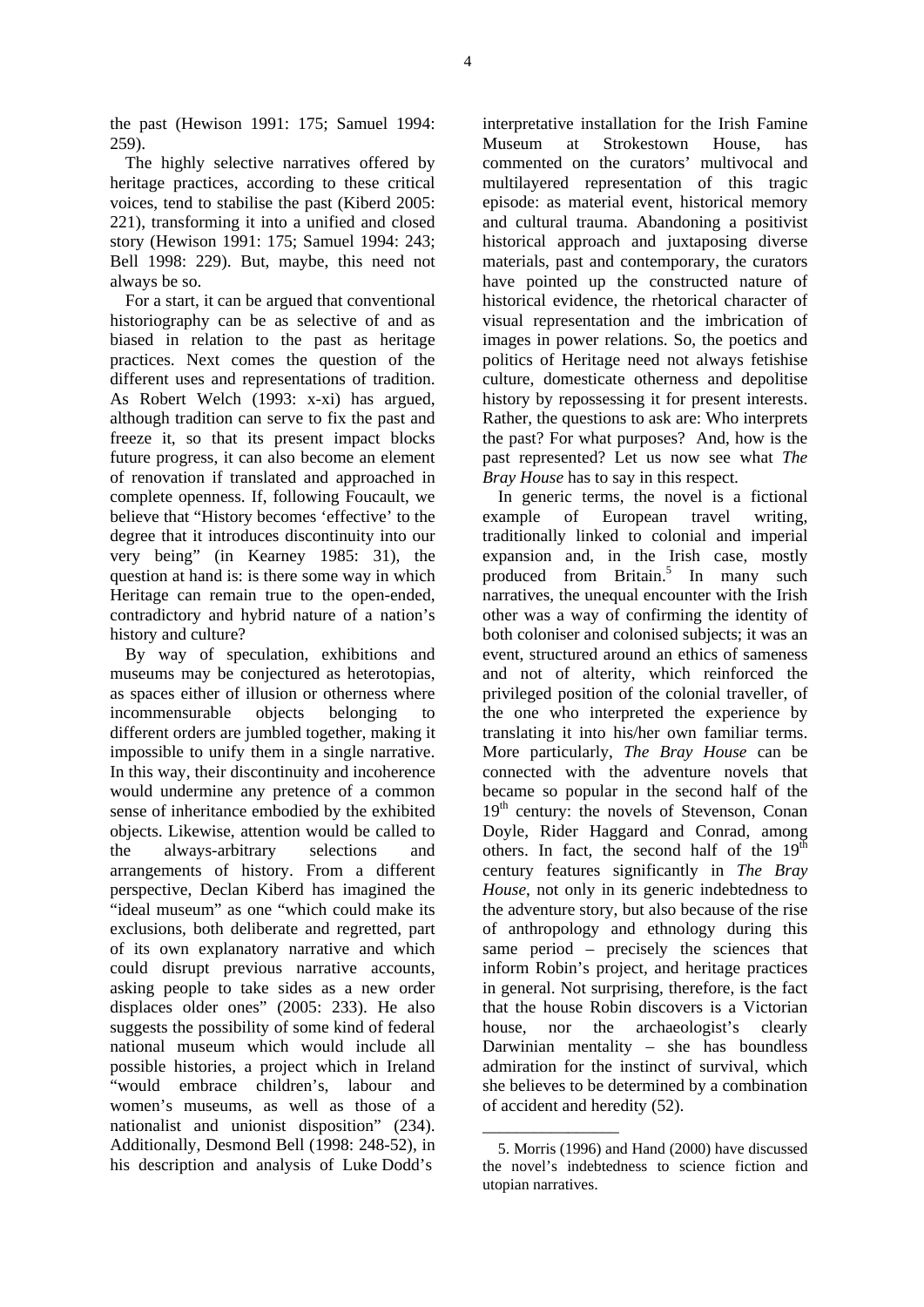Ethnographic museums specialise in collecting examples of the material culture of peoples considered the appropriate target for anthropological research. In the nineteenth century these peoples would have been labelled as exotic, primitive, pre-literate, savage or vanishing races, while in our contemporary times they are described as aboriginal, indigenous, first nations, or autochthonous (Lidchi 1997: 161). As Henrietta Lidchi argues (1997: 161-62), through a specific poetics of representation and distinct classificatory systems, ethnographic museums have not simply reflected natural distinctions but served to create cultural ones, and this because the sciences on which they are based anthropology and ethnology – are not primarily sciences of discovery but sciences of invention. In Sara Ahmed's words, the work of the ethnographer is an act of cultural translation that "produces knowledge of the foreign through a radical *de-terming* of the foreign. Ethnographic knowledge would not be knowledge of the stranger, but knowledge of the familiar: knowledge which creates the stranger in the familial in order then to destroy it" (2000: 58). Ethnographic museums do not replicate the essential nature of cultural difference, but classify and constitute this difference systematically and coherently, in accordance with a particular historical and political agenda, which, more often than not, has referred to the struggle for power between "the West and the Rest", to use Stuart Hall's phrase (in Lidchi 1997: 186). Yet, the historical complicity between anthropology and colonialism implies that, in the wake of decolonisation and in a new global context, the discipline has been forced to question its own aesthetics and ethics. Recent changes point towards a greater respect for the cultures represented and the incorporation of postmodernist strategies: self-reflexivity, dialogue or polyvocality, the inclusion of hybrid and syncretic objects, together with the right for those represented to have a say in the poetics of the exhibition or museum. Unfortunately, though, in *The Bray House*, Robin's approach to Ireland is more indebted to  $19<sup>th</sup>$  century practices than to late  $20<sup>th</sup>$ century ones.

Robin's outlook on Ireland and her Bray House project are nothing but an extension of

her personality. Her megalomania signals her pathological narcissism. Incapable of the slightest sign of empathy towards the others, she constantly treats people as types and dismisses them through sweeping generalisations, as in the following passage:

Although I have been managing personnel for years, I am nevertheless always taken aback when it is brought home to me how very manageable people are, in professional situations. Karen, Karl, Jenny: three human beings of strong and stubborn character, thorough individuals, contrary, unpredictable in every personal contingency, when dealt with like schoolchildren in a classroom responded as schoolchildren, Was this a reflection of their professional incompetence? Or merely of their need for an infallible omniscient guide? A god? (86)

She, inadvertently, functions as a refracting mirror of received discourses, prejudiced and stereotyped, from which she believes herself to be inexplicably free. Her extreme ego-centrism leads her to interpret other people's behaviour, feelings and emotions in her own terms, and her insatiable lust for power translates into her unscrupulousness, ruthlessness and hypocrisy in her interpersonal relationships.

When Robin's psychological features are brought together with her scientific venture the result is an imperialist, utterly ethnocentric project. Her excavation combines archaeology, anthropology and ethnology. Yet, its interdisciplinary nature, so fashionable nowadays, does not secure its ethical foundation. Robin embarks on her "journey into the unknown" (5) with previous colonisations in mind – the Saxons, the Romans, the Vikings (36) – and at one point she even likens her voyage to Christopher Columbus'  $(172)$ .<sup>6</sup> Her commentaries on Irish culture and society are always measured against Sweden, which at all times fares better. She claims to have followed a foolproof methodology for her report and

\_\_\_\_\_\_\_\_\_\_\_\_

<sup>6.</sup> In her analysis of various intertextual references in *The Bray House*, Morris comments on Robin's praise of Defoe's *Robinson Crusoe* concluding that "[Robin] is in fact another coloniser, yet another invader of Ireland, taking and not giving back, no better than the oppressors who have preceded her through the centuries" (1996: 138).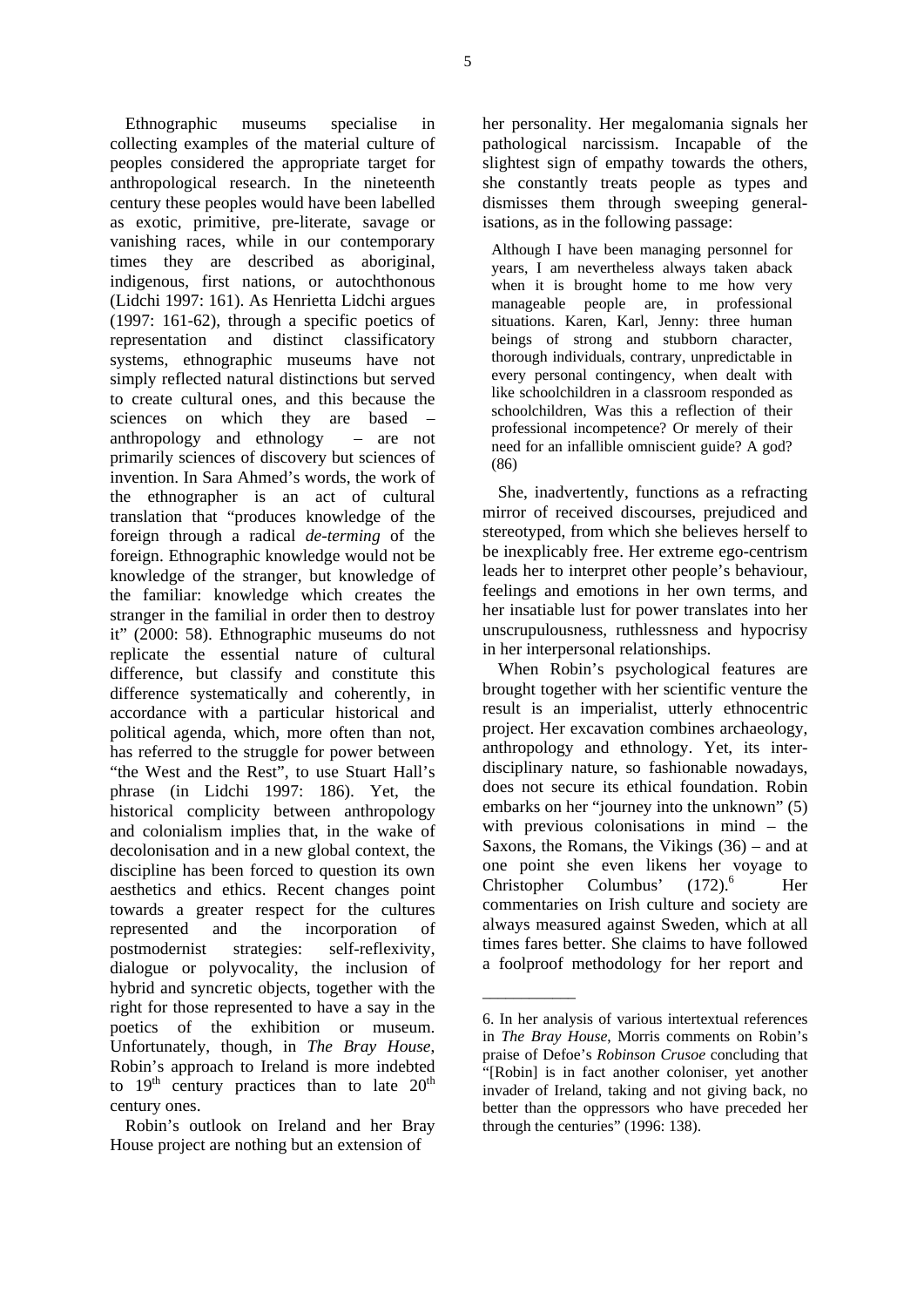analysis of the Bray House findings: positivistic, holistic, empirical and logical (248). In fact, this is far from the truth.

To begin with, she has selected for the exhibition those objects and documents which she considers most representative and significant (132). But, representative of what and significant for what or whom? As Derek Hand observes, what is going on in *The Bray House* is a conflict over interpretation: Robin "perceives her act of interpretation in terms of power and control. It is basically for her an issue of authority and authorship" (2000: 111). In her supposed intention of preserving the Irish way of life, she has converted an upper middle-class family, the MacHughs, into a microcosmic example of the country. Not even the appearance, later on in the novel, of Maggie Byrne, the only Irish survivor of the catastrophe – a "living exhibit" we could say – who is working class and of rural stock, can make Robin change her story. Although appearing almost at the end of the novel, Maggie Byrne is a character with wide resonance. When Robin first sights her, she compares her to a survivor of Belsen or Auschwitz (216) and describes her in the following terms: "emaciated, apparently bald, with wide crazed eyes staring from greenish skin" (216). The link established here with the survivors of the most excruciating twentiethcentury trauma, coupled with Maggie's description and the features of the Irish landscape after the nuclear catastrophe – naked, silent, ashy, a "ghost country" (72) – serve as a reminder of the Irish nineteenthcentury collective trauma: The Great Irish Famine. On the other hand, Jenny states that she first believed Maggie to be a fairy. In fact, Jenny's account of her rebellious and solitary adventure with Karl and their encounter with Maggie comes in the guise of a fairy tale, a narrative discourse which Robin utterly dislikes, as she dislikes any kind of popular fictional genre – romance, melodrama, detective fiction. For Hand, Jenny's choice of style "is a sign of her and Karl's assertion of themselves in this power struggle with Robin" (2000: 113), as well as evidence that "truth can be found in different narrative forms: that the scientific language of the Report is not the only means of gaining and presenting knowledge"  $(114).$ <sup>7</sup> Yet, Robin is not willing to renounce

her claims to absolute mastery of anything Irish. At one moment, in dialogue with Jenny, Robin declares:

'Because my story is true. It doesn't need a MacHugh to prove it. It's true because my methodology is foolproof: positivistic and holistic. It has to work. Solid empirical research, rigid logical analysis, coupled with a vast knowledge of all circumstantial data. The story I'll write is the true story of the MacHughs. Even if a MacHugh came along and suggested otherwise, I would believe that. The MacHugh would be wrong' (248).

Besides, Robin herself acknowledges that the MacHughs, although having some specifically Irish traits, were on the whole part of the global society and "their lifestyles, ideas and customs, were not essentially different from those of anyone in Sweden, France, Germany or any other developed European country" (165). Where is their representative Irishness, then? Moreover, in her report Robin has completely ignored any evidence of Irish history and culture as palimpsests, such as the old runes found in the cave where Maggie survived for two years or the Victorian traces in the town of Bray and in the Bray House. She has chosen to excavate the Bray House and analyse the MacHughs, not just to dig up and collect the materials, but because they are significant for her: the scientific observation of the objects found in the house, together with her interpretation of the public and private life of its inhabitants, are the perfect excuse to try to exorcise her own ghosts and heal her own traumas through the strategy of projection. It could be said that Robin has modelled her approach to the Bray House on "a coercive realism in which places can supposedly 'speak' for themselves and in which each place has *a* meaning amenable to analysis" (Smyth 2001: 2). What she has ignored is that "the house in fact embodies the most primal resonances of the human experience – sanctuary, love, reason – while

\_\_\_\_\_\_\_\_\_\_\_\_\_

<sup>7.</sup> Ní Dhuibhne graduated in English Literature and wrote her Ph.D. in folklore. Her fictional work frequently combines intertextual elements from Irish myth and folklore with contemporary narratives. For a compelling defence of the value of folklore and folk memory as subaltern history see the work of Angela Bourke (1999; 2003).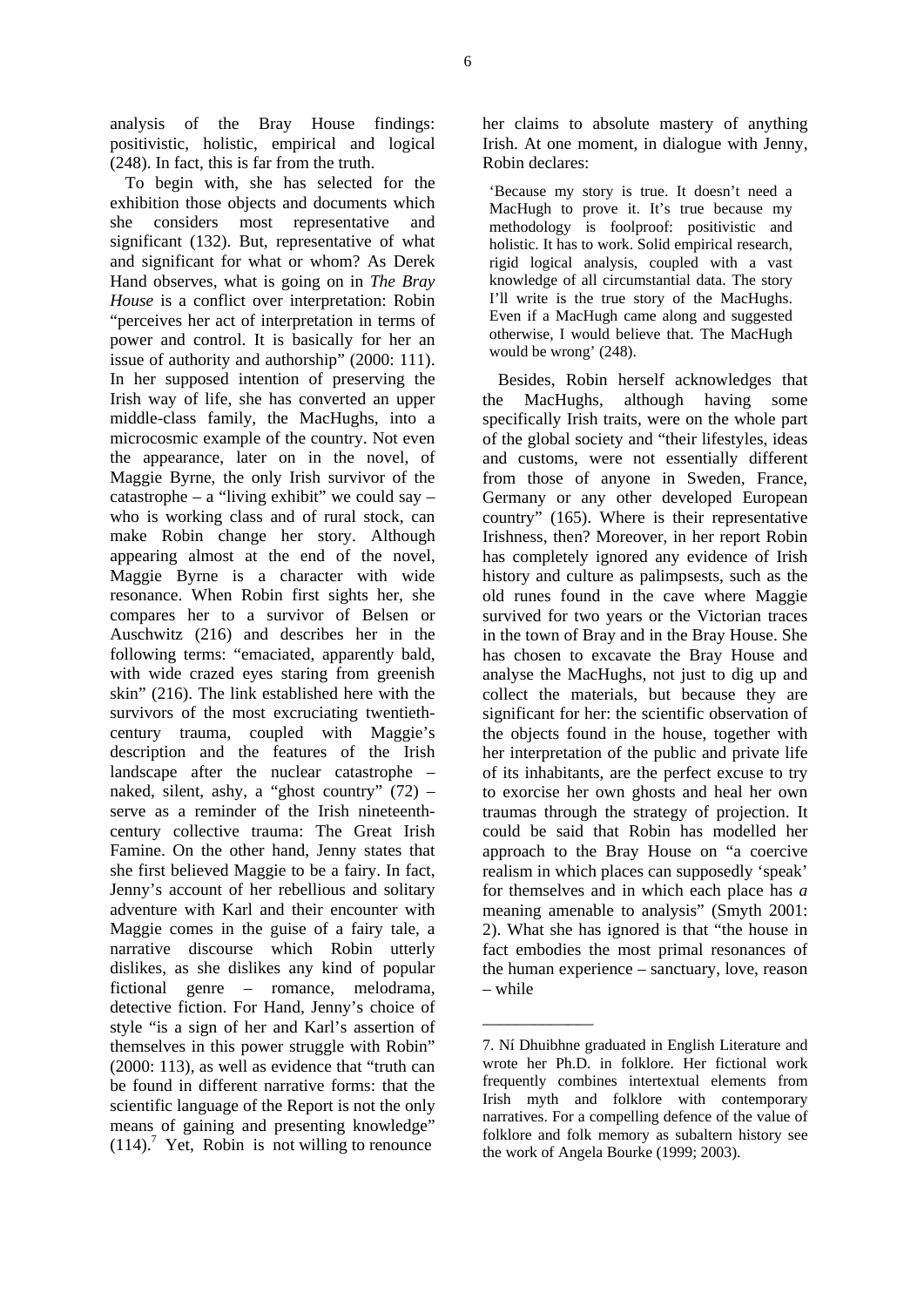also providing spatial form for that which resists empirical analysis" (5). The "soul" of the house and its inhabitants is absent from Robin's report. In Morris's words, Robin's account "omits that vital factor, the 'human' dimension, and observes the people and the country with too cold an eye. Hers is an 'exploitative' analysis, a sort of scientific rape, in a sense" (1996: 131).

Robin's alleged duties to science and scholarship in the accomplishment of her project are actually a cover-up, a fetish that masks her unconscious anxieties and desires, mostly related to her feelings of loss, guilt and nostalgia for her Irish husband Michael, whose death she indirectly provoked; for her mother, who Robin feels never loved her; and for her father, who betrayed her. The Ireland excavation offers her the opportunity to disavow the unconscious contents of her nostalgia and allows her to maintain her position of supremacy. Essentially, discovering and conquering Ireland is an alibi for her acute longing for home and the maternal. In a rare emotional outburst, Robin exclaims: "Home, which I have never had. Mother, mother! I cried, as I watched the specks. Mother, take me home! Mother, say it, Mother, just once. Say, say you love me!" (216). Significantly, at another point in the novel Robin figures the Irish landscape in unmistakably, yet sinister, feminine terms which connote her ambivalent feelings: "Bray Head, the Little Sugar Loaf, The Big Sugar Loaf […] I picked them out, darker now, more solid, rising from a milky sea, the rounded haunches, the pointed breasts. The humps. Lumps. Tumours" (54). To sum up, Robin's endeavour fits the imperialist practice of exhibiting other cultures from an ethnocentric perspective, frequently involving strategies of projection, fetishisation and disavowal, and rarely respectful or disinterested. To conclude this essay, I would like now to examine, if only briefly, the novel's legacy for the contemporary reader.

A first point is the unsettling effect of seeing our own customs, habits and lifestyles dissected by a hostile gaze. In the novel, Robin may assert

that the nuclear disaster has so altered life that the pre-Ballylumford world, though only two years distant, is now more archaic than the Middle Ages (108). However, the problem is that this is never evident for the reader. There is not enough distance for us to feel confident and reassured in our positions.

The exercise of considering that our lifestyles are now the object of ethnographic study may have the salutary consequence of undermining our sense of progress and superiority in relation to past historical periods or to other cultures. Still, the experience of figuring the extinction of life as we know it, of mourning what we have not yet lost, evokes the nostalgia for the present that Fredric Jameson saw as pervading postmodern culture. While we try to hold on to the familiar, we simultaneously become aware that it is rapidly vanishing, just in the same way as the forces of globalisation are tenaciously eroding any distinctive sense of national identity.

At the same time, the novel echoes a colonial Irish history of repeated acts of dispossession, subjugation and appropriation of the nation's culture. By bringing to the fore the unethical spirit and spurious motivations behind such acts, *The Bray House* cautions the reader not to reproduce the same pattern, not to fall into the trap of representing other cultures or other historical periods without respect for their utter otherness. Then, when read in the twenty-first century, *The Bray House* raises the issue of whether the country of poverty, violence and ignorance Robin describes is actually past matter.

I would like to end with a personal reflection. To imagine that the contents of my house – my family photographs, my clothes, jewellery, even the microwave in my kitchen – may one day be exhibited is a disturbing thought. I feel it now as an unwelcome invasion of my privacy. And, I wonder, will the person in charge of interpreting me capture the ineffable dimension of my being, or, will I be reduced to the condition of representative example of contemporary culture? Am I really that typical?

## **Works Cited**

Ahmed, Sara. 2000. *Strange Encounters: Embodied Others in Post-Coloniality*. London and New York: Routledge.